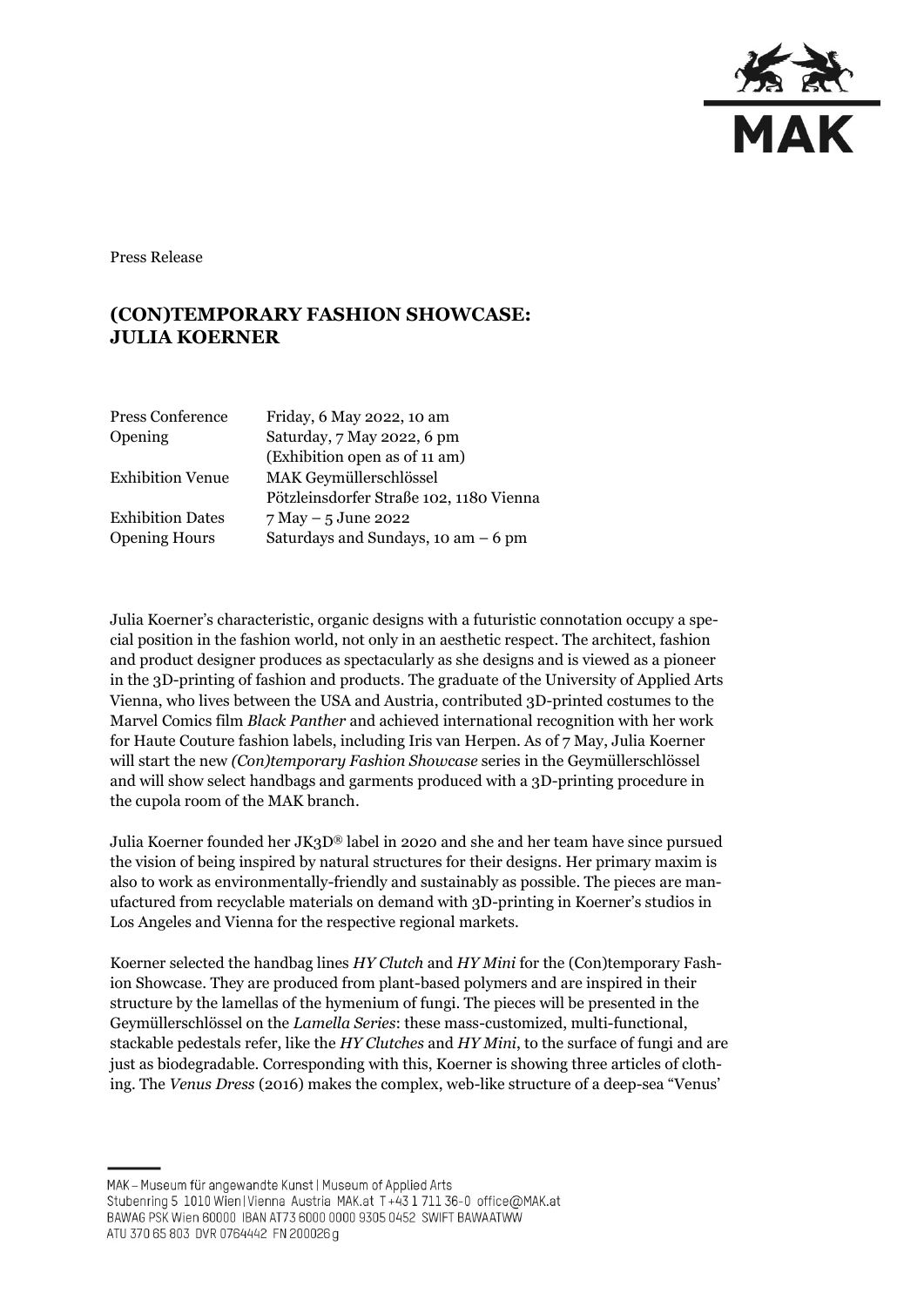

flower basket sponge" its paradigm: the so-called Venus' flower basket sponge is a unique natural phenomenon in the variability of its appearance. While the form of the model from nature is influenced by light and water currents, the surface of the *Venus Dress* reacts with changes in color to the body temperature of the wearer.

The *Setae Jacket*, developed in 2019, also refers to a natural artefact and is reminiscent in its colorfulness and grace of the Madagascan sunset butterfly. Julia Koerner developed an algorithm that allowed her to digitally imitate the butterfly's wings, which are covered with thousands of microscopic, fine scales and hairs. In collaboration with Stratasys, it was possible to directly print the polychrome, bristle-like elements onto the fabric with a 3D-printing procedure.

The latest article of clothing originates from 2020 in the context of Julia Koerner's participation in the EU-sponsored Re-FREAM project. Her project had the title *Digital Vogue – Between Organic and Synthetic Processes*. Here too, she concentrated on efficient material usage with a focus on conserving resources. The *Arid Collection*, which consists of 38 parts, can be arranged through various combinations of its elements and can be worn not only as a dress but also as a jacket or skirt.

Julia Koerner is the founder of JK Design GmbH and the label JK3D®, with locations in Salzburg, Vienna, and Los Angeles. She is a professor at the School of Arts & Architecture at UCLA and previously taught at the Architectural Association Visiting School, the University of Applied Arts Vienna, and the University of Lund. The design visionary in the field of 3D-printing has collaborated with fashion designers, costume designers, and global brands, including Swarovski, Iris van Herpen, or Chanel's Maison Lesage to create iconic designs. In 2019, her 3D-printed creations, produced in cooperation with Ruth E. Carter for the award-winning Hollywood film *Black Panther*, were honored with an Oscar for best costume design. www.juliakoerner.com, [www.JK3D.com](http://www.jk3d.com/)

The exhibition *(Con)temporary Fashion Showcase: Susanne Bisovsky* (11 June – 28 August 2022) and the artistic position *(Con)temporary Fashion Showcase: Jojo Gronostay* (3 September – 4 December 2022) will follow this year in the context of the new MAK series in the Geymüllerschlössel.

Detailed press texts on the exhibitions in the context of the *(Con)temporary Fashion Showcase* will be continually updated at MAK.at/en/press.

Continually updated details on the program at: MAK.at/en/contemporaryfashion

Press photos for the exhibition are available for download at MAK.at/en/press.